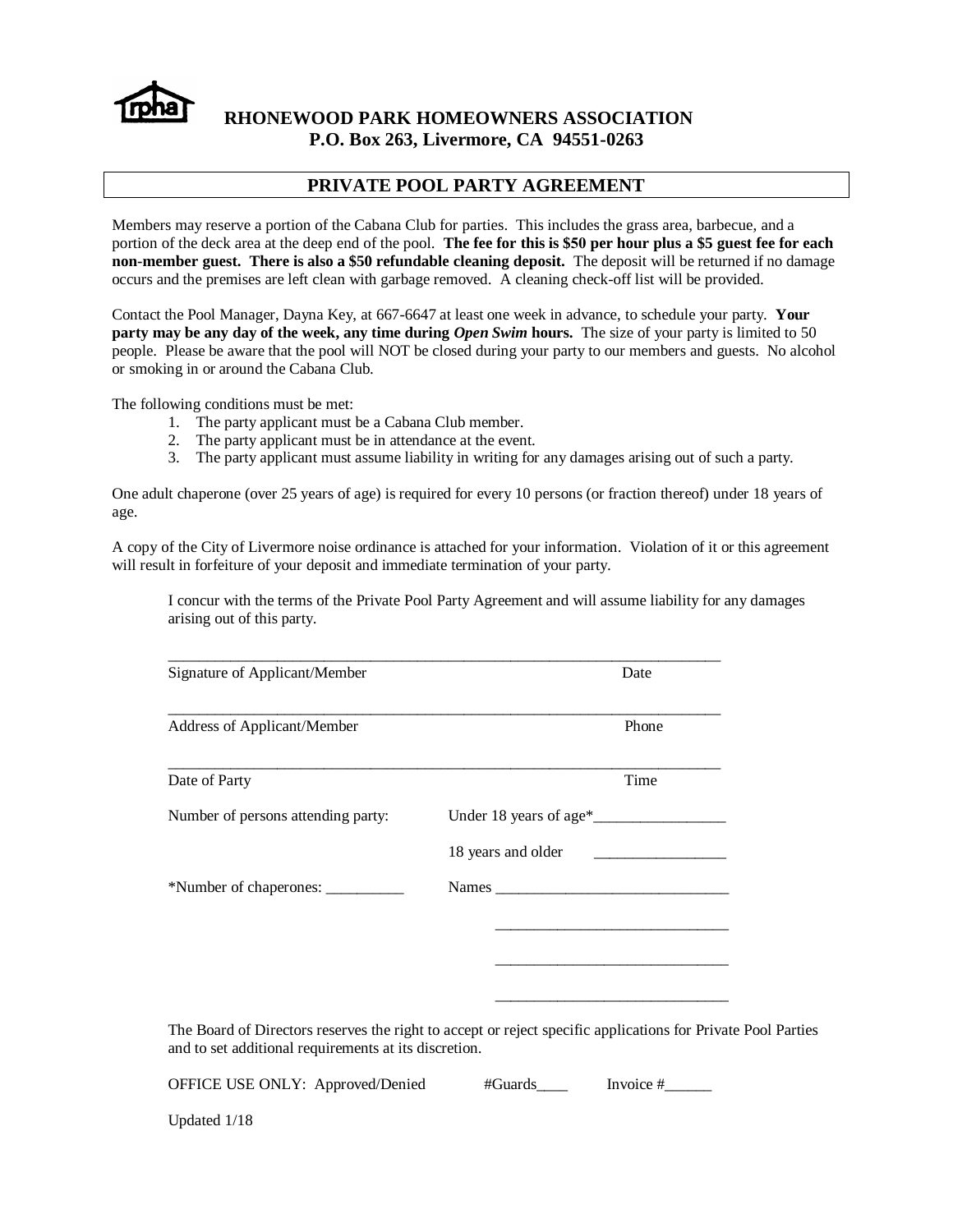# **GUEST LIST**

Please indicate whether party guest is an RPHA member (M) or non-member guest (G).

| <b>Name</b> | Age (if under 18)                                                                                                                        |
|-------------|------------------------------------------------------------------------------------------------------------------------------------------|
|             |                                                                                                                                          |
|             | the control of the control of the<br>-                                                                                                   |
|             | _____                                                                                                                                    |
|             |                                                                                                                                          |
|             |                                                                                                                                          |
|             |                                                                                                                                          |
|             |                                                                                                                                          |
|             |                                                                                                                                          |
|             | -                                                                                                                                        |
|             |                                                                                                                                          |
|             | _______                                                                                                                                  |
|             |                                                                                                                                          |
|             |                                                                                                                                          |
|             |                                                                                                                                          |
|             |                                                                                                                                          |
|             |                                                                                                                                          |
|             | $\overline{\phantom{0}}$<br>÷                                                                                                            |
|             |                                                                                                                                          |
|             |                                                                                                                                          |
|             |                                                                                                                                          |
|             |                                                                                                                                          |
|             |                                                                                                                                          |
|             |                                                                                                                                          |
|             |                                                                                                                                          |
|             |                                                                                                                                          |
|             |                                                                                                                                          |
|             |                                                                                                                                          |
|             | <u> 1989 - Johann John Stone, markin fan it ferstjer fan it ferstjer fan it ferstjer fan it ferstjer fan it fers</u><br>$\sim$<br>______ |
|             |                                                                                                                                          |
|             | --<br>_____                                                                                                                              |
|             | $\overline{\phantom{0}}$                                                                                                                 |
|             | $\overline{\phantom{0}}$                                                                                                                 |
| -           | $\overline{\phantom{0}}$                                                                                                                 |
|             | $-$                                                                                                                                      |
|             | ______                                                                                                                                   |
|             | _______                                                                                                                                  |
|             | $\overline{\phantom{0}}$                                                                                                                 |
|             | н.                                                                                                                                       |
|             | н.                                                                                                                                       |
|             | н.                                                                                                                                       |
|             | — I                                                                                                                                      |
|             | $\overline{\phantom{a}}$                                                                                                                 |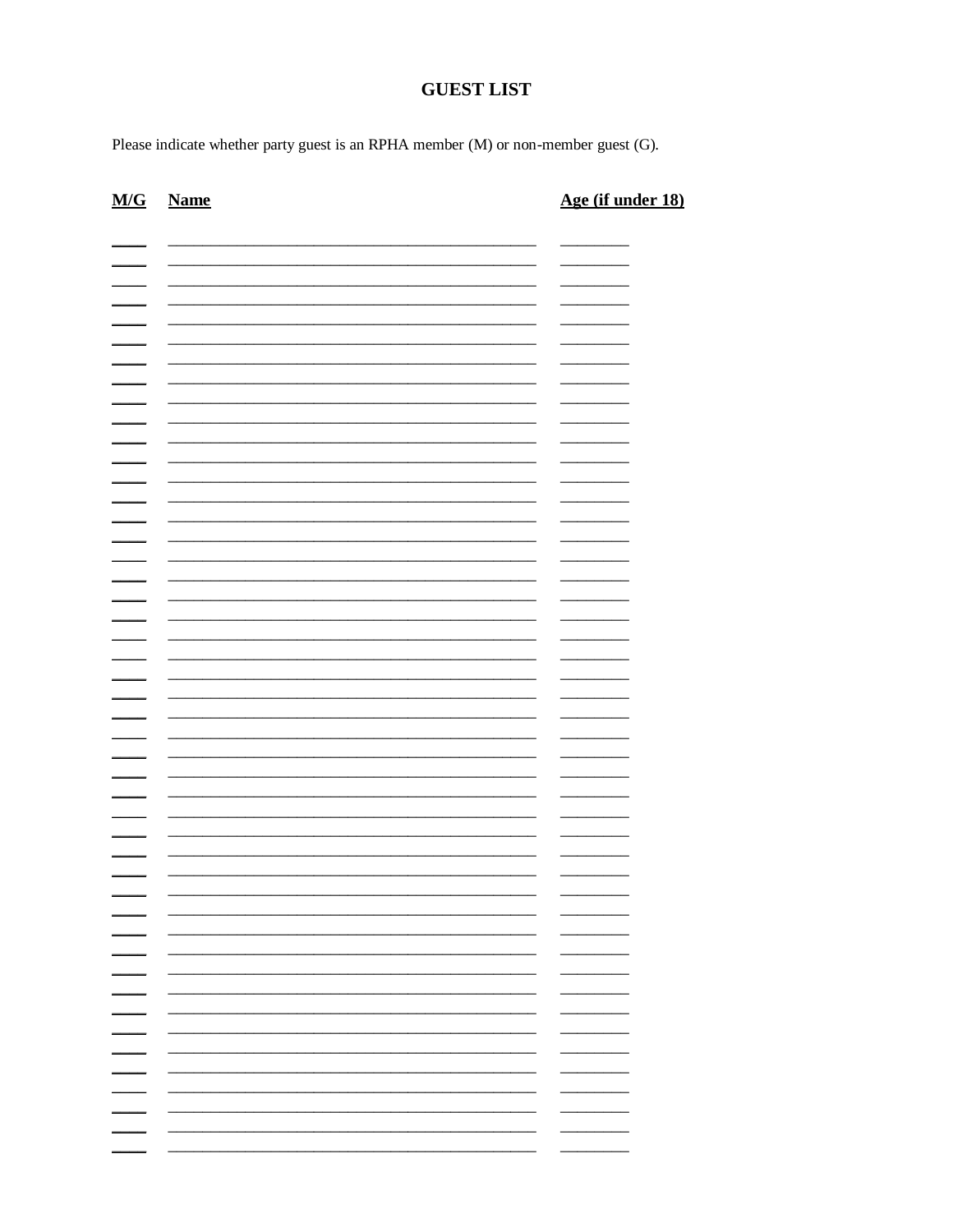.<br>W.

### **Chapter 9.36 NOISE**

Sections:

9.36.010 Findings and purpose of provisions.

9.36.020 Loud, disturbing, unusual and unnecessary noise - Prohibited.

9.36.030 Loud, disturbing, unusual and unnecessary noise - Designated.<br>9.36.040 Blowers, fans and combustion engines.

9.36.050 Exhausts from engines, boats or vehicles.

9.36.060 Loading and unloading vehicles and opening crates and containers.

9.36.070 Noises adjacent to schools, courts, churches and hospitals.

9.36.080 Hammers, pile drivers, pneumatic tools and similar equipment.

9.36.090 Radios, phonographs, musical instruments and similar devices.

9.36.100 Yelling, shouting and similar noise.

9.36.110 Exceptions.

#### 9.36.010 Findings and purpose of provisions.

It is hereby found and declared as follows:

A. That the making, creation or maintenance of loud, unnecessary, unnatural, unusual or habitual noises which are prolonged, unusual and unnatural in their time, place and use, affect and are a detriment to the public health, comfort, safety, welfare and prosperity of the residents of the city; and

B. That the necessity in the public interest for the provisions and prohibitions set forth in this chapter is declared as a matter of legislative determination and public policy, and it is further declared that the provisions of this chapter are in pursuance of and for the purpose of securing and promoting the public health, comfort, safety, welfare and prosperity, and the peace and quiet of the city and its inhabitants;

C. That in many instances the problems created by such noise can best be solved by better communication between neighbors, which the city encourages, but that those problems can become sufficiently severe to warrant the impositions of the provisions and prohibitions set forth in this chapter. (Ord. 1128 B 2, 1983; 1960 code *f* 13B.1)

#### 9.36.020 Loud, disturbing, unusual and unnecessary noise - Prohibited.

It is unlawful for any person to make or continue, or cause to be made or continued, any loud, disturbing, unnecessary, unusual or habitual noise, or any noise which annoys, disturbs, injures or endangers the comfort, health, repose, peace or safety of other persons within the city. (Ord. 1128 ß 2, 1983; 1960 code ß  $13B.2$ 

#### 9.36.030 Loud, disturbing, unusual and unnecessary noise - Designated.

The following noises, set out in LMC 9.36.040 through 9.36.100, among others, are hereby declared to be loud, disturbing, unnecessary, unusual or habitual noises in violation of the provisions of this chapter; provided, however, such enumeration shall not be deemed or construed as in any degree exclusive, but merely illustrative, it being the intent and purpose of the provisions of this chapter to include and prohibit all noises of the kind and character described in LMC 9.36.020. (Ord. 1128 ß 2, 1983; 1960 code ß 13B.3)

#### 9.36.040 Blowers, fans and combustion engines.

The operation of any noise-creating blower, power fan or internal combustion engine, the operation of which causes noise due to the explosion of operating gases or fluids, is prohibited, unless the noise from such blower or fan is muffled

http://www.ci.livermore.ca.us/lmc\_html\_12-02/lvmore09.html

4/30/03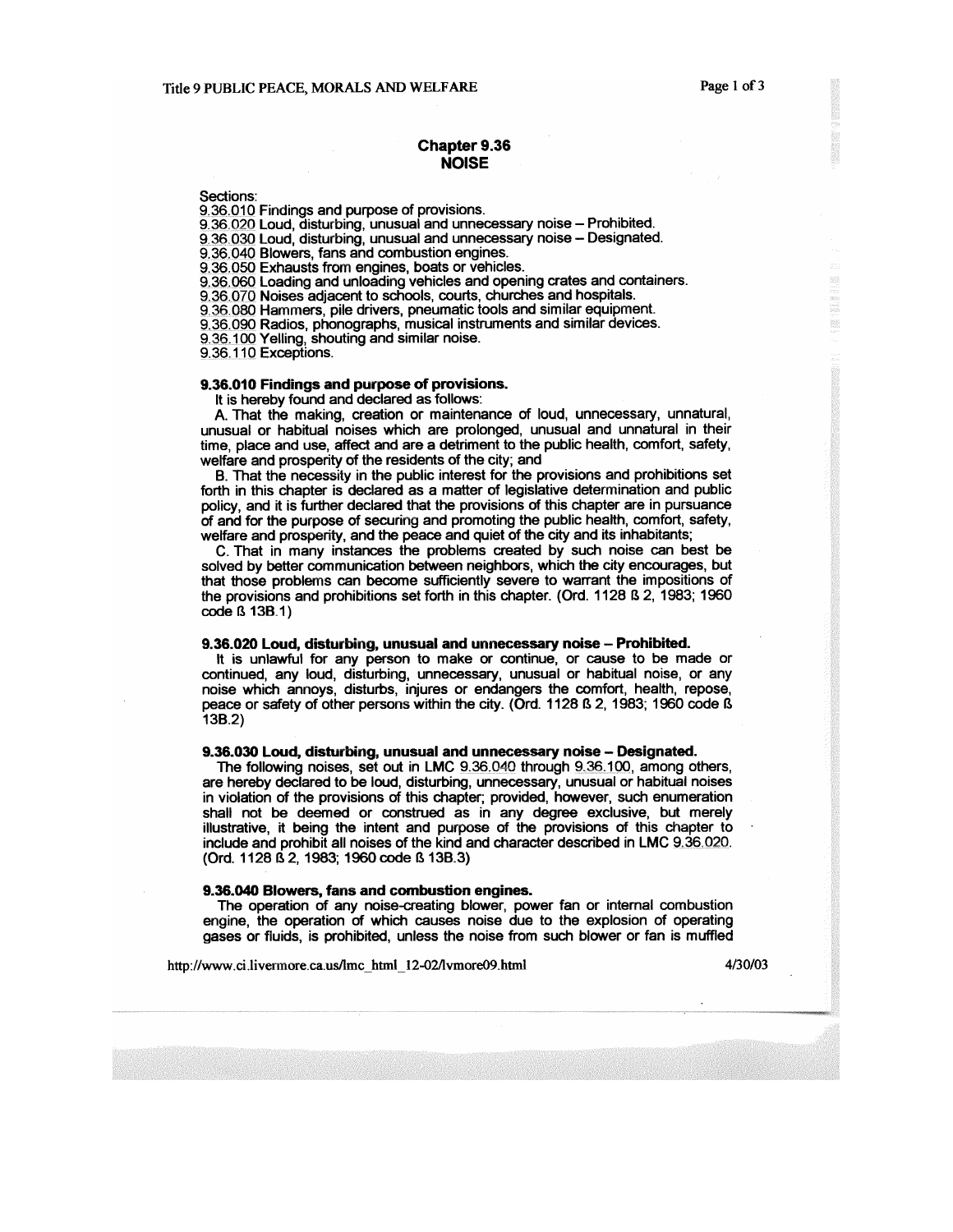and such engine is equipped with a muffler device to deaden such noise in such a manner so as not to be plainly audible at a distance of either 75 feet from the source of the noise, or between the hours of 6:00 p.m. Saturday to 7:00 a.m. Monday; 8:00 p.m. to 7:00 a.m. on Monday, Tuesday, Wednesday and Thursdays; 8:00 p.m. Friday to 9:00 a.m. on Saturday or at all on city-observed holidays. (Ord. 1672 B 1, 2002; Ord. 1128 B 2, 1983; 1960 code B 13B 3(g))

#### 9.36.050 Exhausts from engines, boats or vehicles.

The discharge into the open air of the exhaust of any steam engine, stationary internal-combustion engine, motorboat or motor vehicle, except through a muffler or other device which will effectively prevent loud or explosive noises therefrom in such a manner so as not to be plainly audible at the distance of either 75 feet from the source of the noise, or the property line, whichever is greater, is prohibited. (Ord. 1128 B 2, 1983; 1960 code B 13B.3(c))

#### 9.36.060 Loading and unloading vehicles and opening crates and containers.

The creation of loud and excessive noise in connection with loading or unloading any vehicle or the opening and destruction of bales, boxes, crates and containers is prohibited. (Ord. 1128 ß 2, 1983; 1960 code ß 13B.3(d))

#### 9.36.070 Noises adjacent to schools, courts, churches and hospitals.

The creation of any excessive noise on any street adjacent to any school, institution of learning, church or court while the same is in use, or adjacent to any hospital, which noise unreasonably interferes with the workings of such institution, or which disturbs or unduly annoys patients in the hospital is prohibited, provided conspicuous signs are displayed in such streets, indicating that the streets are adjacent to a school, hospital or court. (Ord. 1128 B 2, 1983; 1960 code B 13B.3(e))

#### 9.36.080 Hammers, pile drivers, pneumatic tools and similar equipment.

The operation between the hours of 6:00 p.m. Saturday to 7:00 a.m. Monday; 8:00 p.m. to 7:00 a.m. on Monday, Tuesday, Wednesday and Thursdays; 8:00 p.m. Friday to 9:00 a.m. on Saturday or at all on city-observed holidays of any pile driver, pneumatic tools, derrick, electric hoist, sandblaster or other equipment used in construction, demolition or other repair work, the use of which is attended by loud or unusual noise, is prohibited. (Ord. 1672 ß 2, 2002; Ord. 1128 ß 2, 1983; 1960 code *f* 13B.3(f))

## 9.36.090 Radios, phonographs, musical instruments and similar devices.

The following are prohibited:

A. The using or operating, or permitting to be played, used or operated, of any radio receiving set, musical instrument, phonograph or other machine or device for the producing or reproducing of sound in such a manner as to disturb the peace, quiet and comfort of the neighboring inhabitants, or at any time with louder volume than is necessary for convenient hearing for the persons who are in the room, vehicle or chamber in which such machine or device is operated, and who are voluntary listeners thereto; and

B. The operation of such set, instrument, phonograph, machine or device between the hours of 11:00 p.m. and 7:00 a.m. in such manner as to be plainly audible at a distance of either 75 feet from the source of the noise, or the property line, whichever is greater, which shall be prima facie evidence of a violation of the provisions of LMC 9.36.040 through 9.36.100. (Ord. 1128 B 2, 1983; 1960 code B  $13B.3(a)$ 

http://www.ci.livermore.ca.us/lmc\_html\_12-02/lvmore09.html

4/30/03